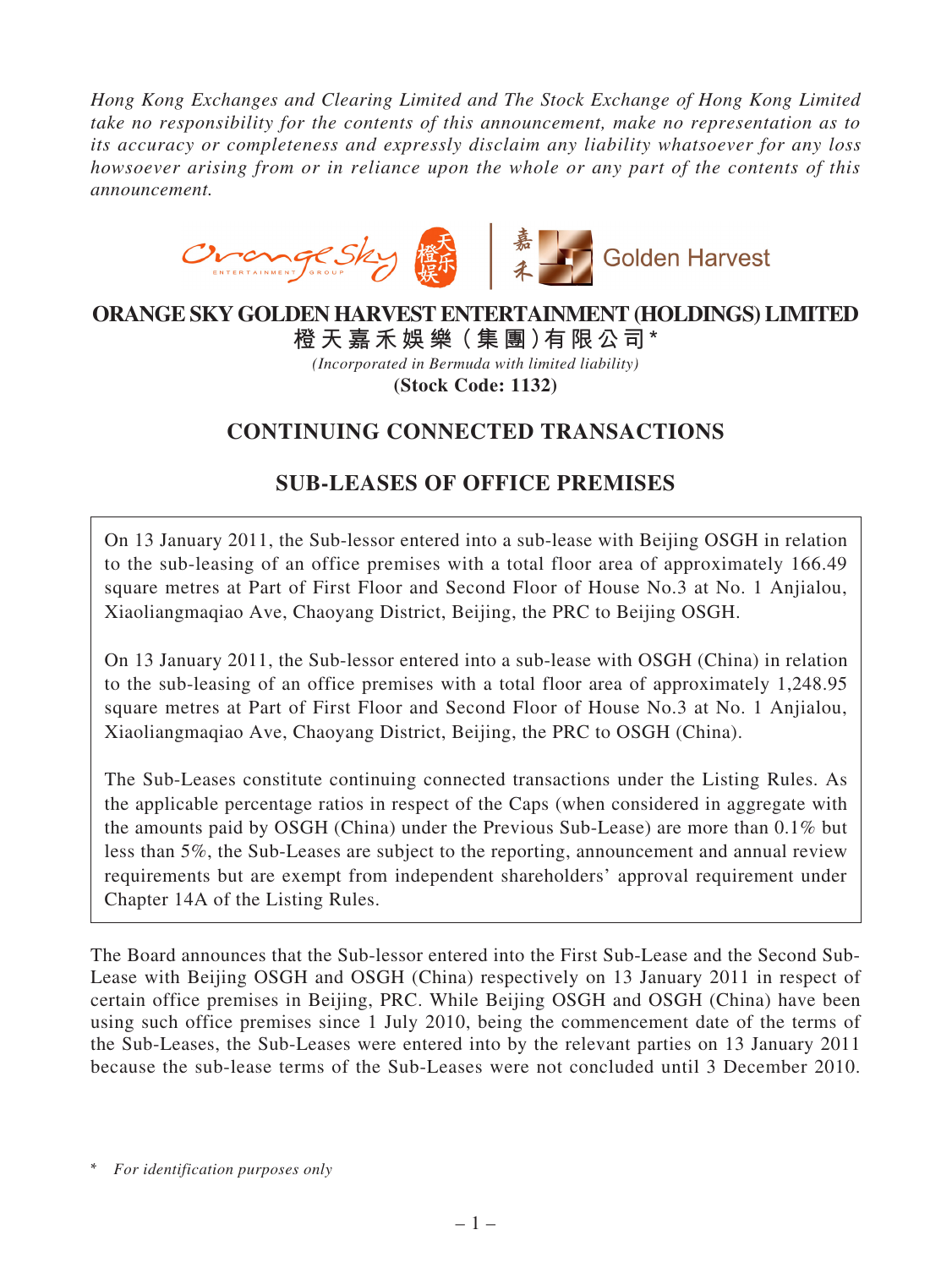The Sub-Leases constitute continuing connected transactions under the Listing Rules. The principal terms of the Sub-Leases are as follows:–

### **A. PRINCIPAL TERMS OF THE SUB-LEASES**

**(i) The First Sub-Lease**

| Date:                             | 13 January 2011                                                                                                                                                                                                                                                                                                                                                                      |
|-----------------------------------|--------------------------------------------------------------------------------------------------------------------------------------------------------------------------------------------------------------------------------------------------------------------------------------------------------------------------------------------------------------------------------------|
| <b>Parties:</b>                   | The Sub-lessor as sub-lessor                                                                                                                                                                                                                                                                                                                                                         |
|                                   | Beijing OSGH as sub-lessee                                                                                                                                                                                                                                                                                                                                                           |
| <b>Premises to be sub-let:</b>    | Part of First Floor and Second Floor of House<br>No.3 at No. 1 Anjialou, Xiaoliangmaqiao Ave,<br>Chaoyang District, Beijing, the PRC, with a total<br>floor area of approximately 166.49 square metres.                                                                                                                                                                              |
|                                   | The premises forms part of the property (with<br>total floor area of approximately 7,890.17<br>square metres) leased to the Sub-lessor and other<br>companies controlled by Mr. Wu as joint tenants<br>at the same location under a head lease from a<br>third party independent from the Company and<br>its connected persons for a term of eighteen years<br>since 1 January 2008. |
| Term:                             | One year, commencing from 1 July 2010 and<br>expiring on 30 June 2011 (both days inclusive)                                                                                                                                                                                                                                                                                          |
| <b>Rental and management fee:</b> | Rental:                                                                                                                                                                                                                                                                                                                                                                              |
|                                   | RMB4.00 per square metre per day (exclusive of<br>management fee, other outgoings and government<br>levies), equivalent to an approximate amount<br>of RMB243,075 (equivalent to approximately<br>HK\$281,967) per annum                                                                                                                                                             |
|                                   | Management fee:                                                                                                                                                                                                                                                                                                                                                                      |
|                                   | RMB0.51 per square metre per day, equivalent<br>to an approximate amount of RMB30,992<br>(equivalent to approximately HK\$35,951) per<br>annum                                                                                                                                                                                                                                       |
|                                   | The rental and management fee are payable in<br>cash in advance on a quarterly basis and shall be<br>paid by the sub-lessee before the 10th day of the<br>first month of the relevant quarter.                                                                                                                                                                                       |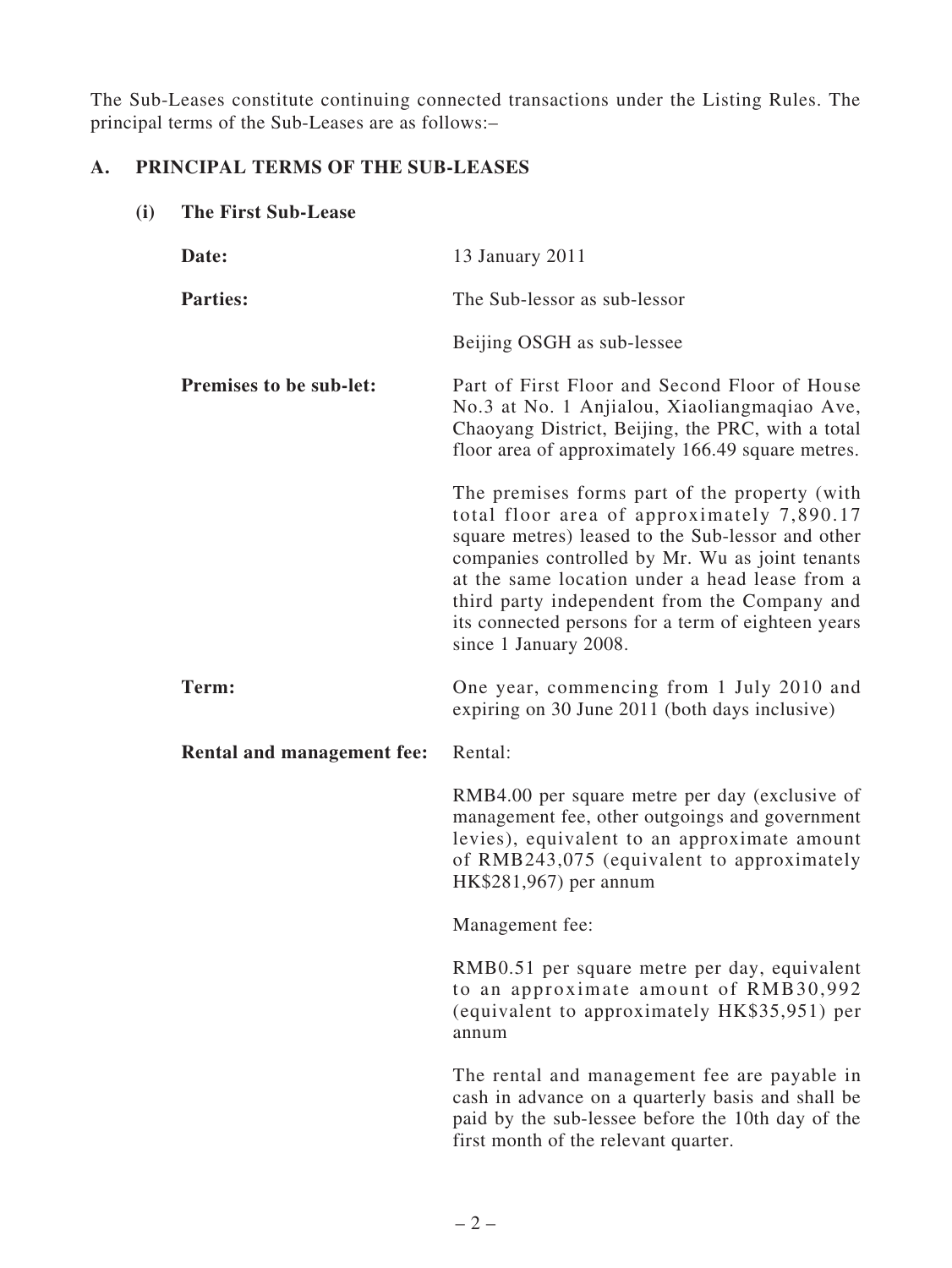|      | Deposit:                    | RMB68,517 (equivalent to approximately<br>HK\$79,480) (being the aggregate amount of three<br>months' rentals and management fees) has been<br>paid by Beijing OSGH to the Sub-lessor upon<br>signing of the First Sub-Lease.                                                                                                                                                        |
|------|-----------------------------|--------------------------------------------------------------------------------------------------------------------------------------------------------------------------------------------------------------------------------------------------------------------------------------------------------------------------------------------------------------------------------------|
|      | User:                       | The premises shall be used as office.                                                                                                                                                                                                                                                                                                                                                |
|      | Others:                     | Two complimentary car parking spaces will be<br>provided by the Sub-lessor to Beijing OSGH for<br>its use during the term of the First Sub-Lease.                                                                                                                                                                                                                                    |
|      |                             | Beijing OSGH shall have the priority right to<br>continue to sub-lease the premises upon expiry of<br>the First Sub-Lease.                                                                                                                                                                                                                                                           |
| (ii) | <b>The Second Sub-Lease</b> |                                                                                                                                                                                                                                                                                                                                                                                      |
|      | Date:                       | 13 January 2011                                                                                                                                                                                                                                                                                                                                                                      |
|      | <b>Parties:</b>             | The Sub-lessor as sub-lessor                                                                                                                                                                                                                                                                                                                                                         |
|      |                             | OSGH (China) as sub-lessee                                                                                                                                                                                                                                                                                                                                                           |
|      | Premises to be sub-let:     | Part of First Floor and Second Floor of House<br>No.3 at No. 1 Anjialou, Xiaoliangmaqiao Ave,<br>Chaoyang District, Beijing, the PRC, with a<br>total floor area of approximately 1,248.95 square<br>metres                                                                                                                                                                          |
|      |                             | The premises forms part of the property (with<br>total floor area of approximately 7,890.17<br>square metres) leased to the Sub-lessor and other<br>companies controlled by Mr. Wu as joint tenants<br>at the same location under a head lease from a<br>third party independent from the Company and<br>its connected persons for a term of eighteen years<br>since 1 January 2008. |
|      | Term:                       | One year, commencing from 1 July 2010 and<br>expiring on 30 June 2011 (both days inclusive)                                                                                                                                                                                                                                                                                          |
|      | User:                       | The premises shall be used as office.                                                                                                                                                                                                                                                                                                                                                |
|      |                             |                                                                                                                                                                                                                                                                                                                                                                                      |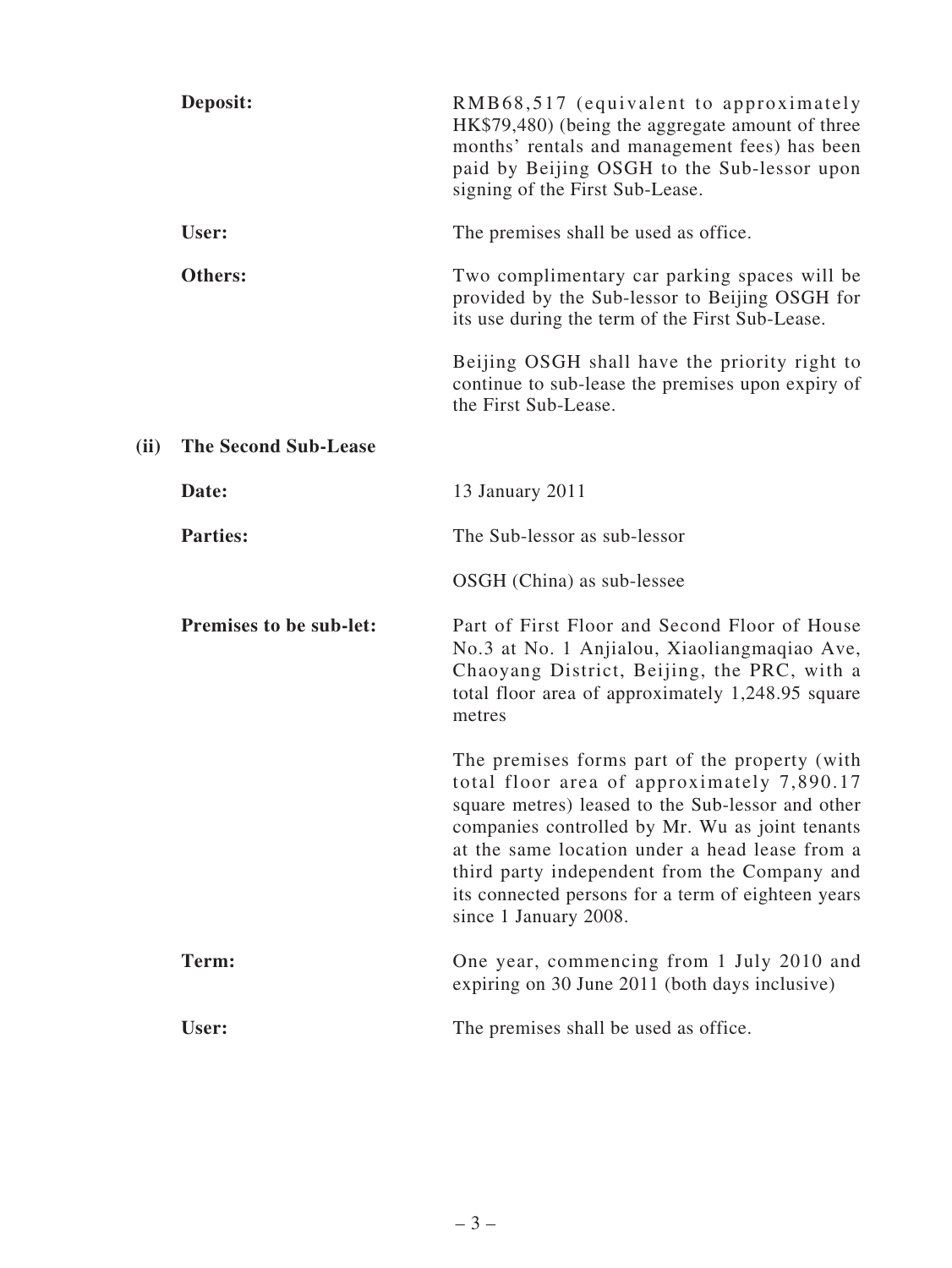| <b>Rental and Management Fee: Rental:</b> |                                                                                                                                                                                                                                  |
|-------------------------------------------|----------------------------------------------------------------------------------------------------------------------------------------------------------------------------------------------------------------------------------|
|                                           | RMB4.00 per square metre per day (exclusive of<br>management fee, other outgoings and government<br>levies), equivalent to an approximate amount<br>of RMB1,823,467 (equivalent to approximately<br>HK\$2,115,222) per annum     |
|                                           | Management fee:                                                                                                                                                                                                                  |
|                                           | RMB0.51 per square metre per day, equivalent<br>to an approximate amount of RMB232,492<br>(equivalent to approximately HK\$269,691) per<br>annum                                                                                 |
|                                           | The rental and management fee are payable in<br>cash in advance on a quarterly basis and shall be<br>paid by OSGH (China) before the 10th day of the<br>first month of the relevant quarter.                                     |
| Deposit:                                  | RMB513,990 (equivalent to approximately<br>HK\$596,228) (being the aggregate amount of<br>three months' rentals and management fees) has<br>been paid by OSGH (China) to the Sub-lessor<br>upon signing of the Second Sub-Lease. |
| Others:                                   | Two complimentary car parking spaces will be<br>provided by the Sub-lessor to OSGH (China) for<br>its use during the term of the Second Sub-Lease.                                                                               |
|                                           | OSGH (China) shall have the priority right to<br>continue to sub-lease the premises upon expiry of<br>the Second Sub-Lease.                                                                                                      |

Prior to the Sub-Leases, the Sub-lessor as sub-lessor and OSGH (China) as sublessee had entered into the Previous Sub-Lease in relation to the sub-leasing of an office premises with a total floor area of approximately 476 square metres at Part of Second Floor, House No.2, No.1 Anjialou, Xiaoliangmaqiao Ave, Chaoyang District, Beijing, the PRC, which is within the same development as the premises under the Sub-Leases, for a term of six months commencing from 1 January 2010 and expiring on 30 June 2010 (both days inclusive). Under the Previous Sub-Lease, the rental and management fee per square metre per day were RMB4.00 (exclusive of management fee, other outgoings and government levies) and RMB0.51 respectively. Accordingly, RMB344,624 (equivalent to approximately HK\$399,764) and RMB43,940 (equivalent to approximately HK\$50,970) have been paid by OSGH (China) for the rentals and management fees respectively under the Previous Sub-Lease.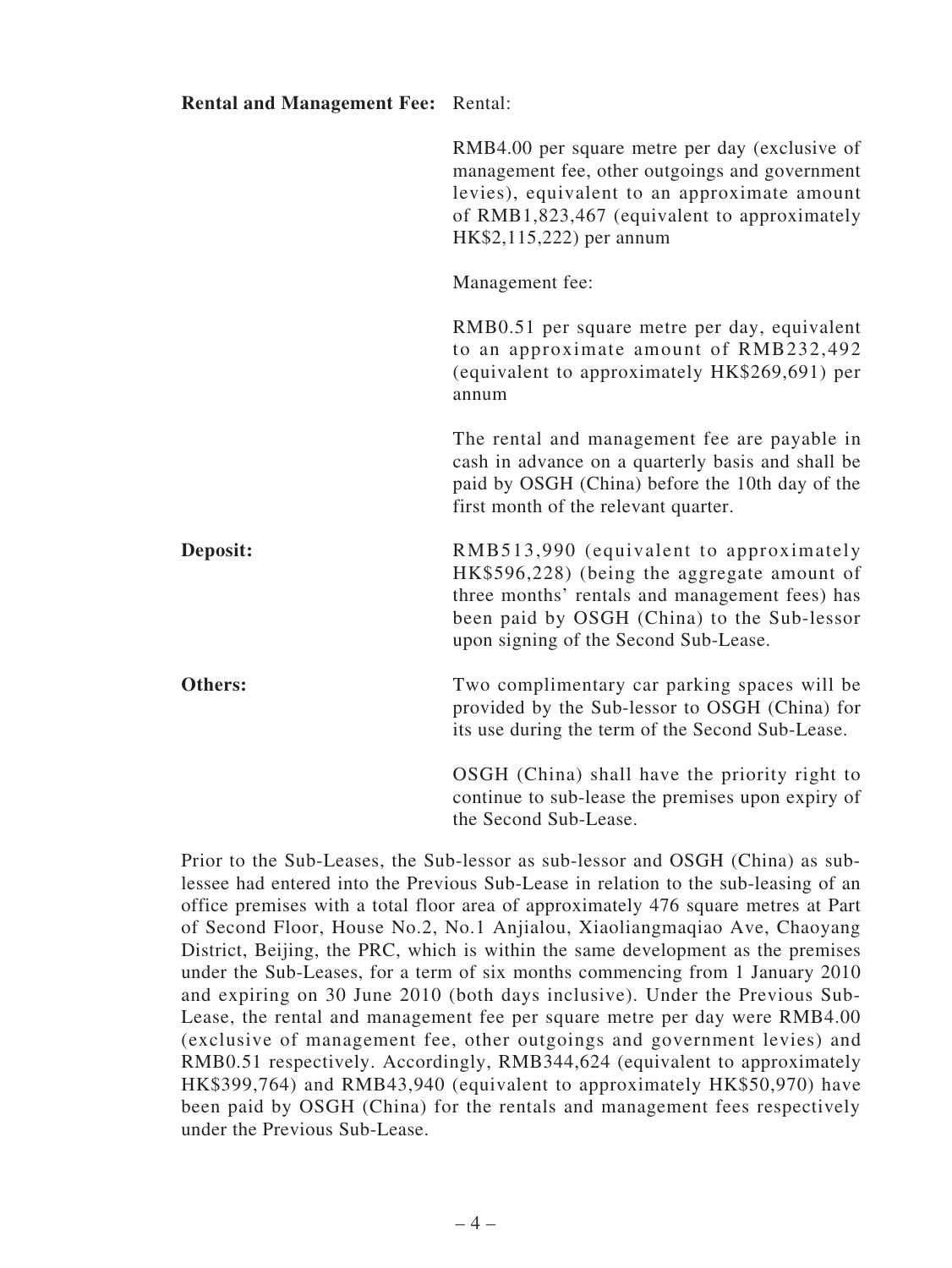#### **B. ANNUAL CAPS**

The annual caps in respect of the Sub-Leases for the year ended 31 December 2010 (from 1 July 2010 to 31 December 2010) and the year ending 31 December 2011 (from 1 January 2011 to 30 June 2011) shall be approximately RMB1,200,000 (equivalent to HK\$1,392,000) and RMB1,200,000 (equivalent to HK\$1,392,000) respectively.

The terms of the Sub-Leases were negotiated on arm's length basis and are on normal commercial terms and were determined by reference to the prevailing market rent of similar properties in the nearby locations. The Caps are determined based on the estimated approximate rental and management fee payable to the Sub-lessor under the Sub-Leases by Beijing OSGH and OSGH (China).

#### **C. REASONS FOR ENTERING INTO THE CONTINUING CONNECTED TRANSACTIONS**

Due to the growth and expansion of the Group's operation in the PRC, the Board considers that an office of larger floor area is required to cope with such growth and expansion. In addition, the rates of rental under the Sub-Leases are the same as the rate of rental under the Previous Sub-Lease and the premises under the Sub-Leases and the Previous Sub-Lease are within the same development of No. 1 Anjialou, Xiaoliangmaqiao Ave, Chaoyang District, Beijing, the PRC, which enable the Company to maintain its office in the same location and at the same rate of rental. The Directors (including the independent non-executive Directors) are of the view that the terms of the Sub-Leases have been entered into in the ordinary and usual course of business of the Group and are on normal commercial terms and the terms thereof and the Caps are fair and reasonable and in the interests of the Company and the shareholders of the Company as a whole.

#### **D. INFORMATION OF THE COMPANY AND THE SUB-LESSOR**

The Company is an investment holding company incorporated in Bermuda with limited liability, the shares of which are listed on the Main Board of the Stock Exchange. The principal activities of the Group consist of worldwide film and video distribution, film exhibition in Hong Kong, PRC, Taiwan and Singapore and films and television programmes production, provision of advertising and consulting services in PRC.

The principal business of the Sub-lessor is investment holding.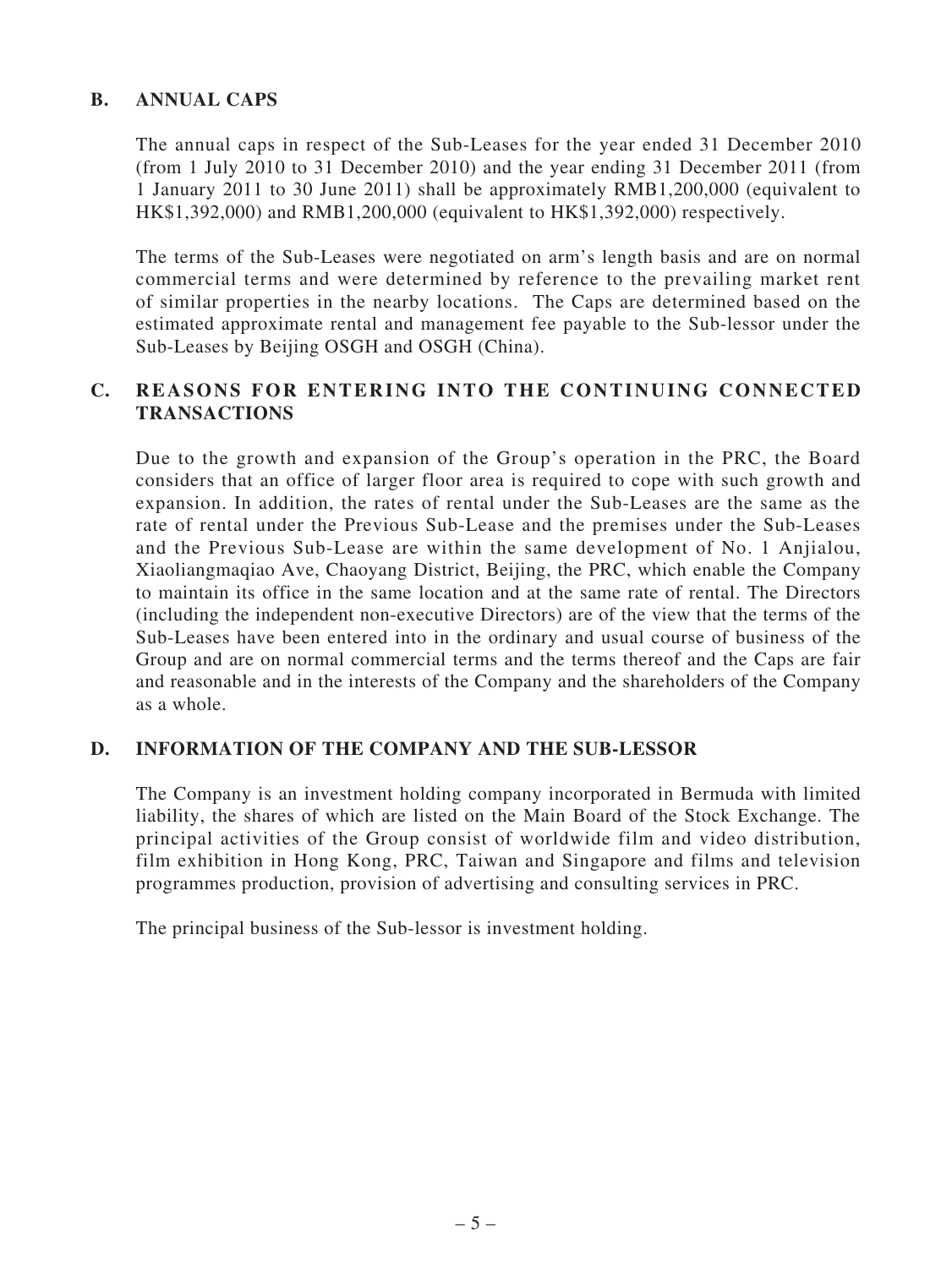### **E. LISTING RULES IMPLICATIONS**

Mr. Wu is a Director and a substantial shareholder of the Company beneficially owning approximately 54.4% in aggregate of the total issued share capital of the Company as at the date of this announcement through Orange Sky, Skyera, Mainway and Cyber. Under the Listing Rules, Mr. Wu and his associates are, therefore, connected persons of the Company. As the entire equity interest of the Sub-lessor is owned by Mr. Wu, the Sublessor is an associate of Mr. Wu and a connected person of the Company, and the Sub-Leases constitute continuing connected transactions under Chapter 14A of the Listing Rules.

As the applicable percentage ratios in respect of the Caps (when considered in aggregate with the amounts paid by OSGH (China) under the Previous Sub-Lease) are more than 0.1% but less than 5%, the Sub-Leases are subject to the reporting, announcement and annual review requirements but are exempt from independent shareholders' approval requirement under Chapter 14A of the Listing Rules.

Ms. Wu Keyan is the sister of Mr. Wu and is an associate of Mr. Wu under Chapter 14A of the Listing Rules. In view of their interests above, Mr. Wu and Ms. Wu Keyan have abstained from voting on the relevant board resolution(s) for approving the Sub-Leases. Other than Mr. Wu and Ms. Wu Keyan, none of the Directors has material interest in the transactions contemplated under the Sub-Leases and none of them is required to abstain from voting on the relevant board resolutions.

#### **F. DEFINITIONS**

In this announcement, the following expressions shall have the following meanings unless that context requires otherwise:

| "associate(s)"           | the meaning ascribed to it in the Listing Rules;                                                                                                                                       |
|--------------------------|----------------------------------------------------------------------------------------------------------------------------------------------------------------------------------------|
| "Beijing OSGH"           | 北京橙天嘉禾影視製作有限公司(Orange Sky<br>Golden Harvest (Beijing) TV & Film Production<br>$Co., Ltd.*$ ), a company established in the PRC, an<br>indirect wholly-owned subsidiary of the Company; |
| "Board" or "Director(s)" | the board of directors of the Company;                                                                                                                                                 |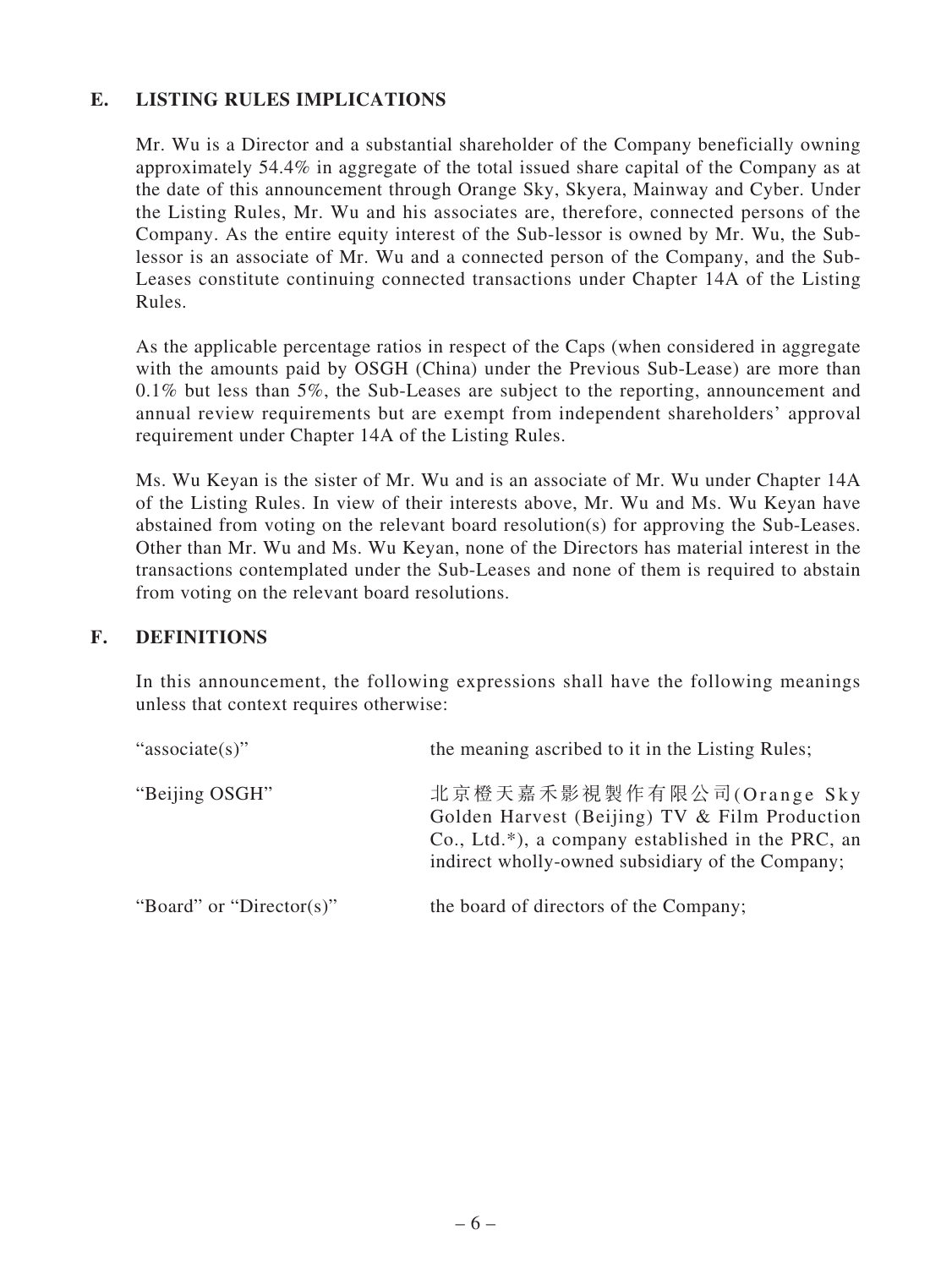| "Caps"                | for the purpose of Chapter 14A of the Listing<br>Rules, means the proposed annual caps of the<br>First Sub-Lease and the Second Sub-Lease for the<br>year ended 31 December 2010 (from 1 July 2010<br>to 31 December 2010) and the year ending 31<br>December 2011 (from 1 January 2011 to 30 June<br>2011);                                                                              |
|-----------------------|-------------------------------------------------------------------------------------------------------------------------------------------------------------------------------------------------------------------------------------------------------------------------------------------------------------------------------------------------------------------------------------------|
| "Company"             | Orange Sky Golden Harvest Entertainment<br>(Holdings) Limited (橙天嘉禾娛樂(集團)有限公<br>$\overline{\mathbb{H}}^*$ ), a limited liability company incorporated in<br>Bermuda, the shares of which are listed on the Stock<br>Exchange;                                                                                                                                                             |
| "connected person(s)" | the meaning ascribed to it in the Listing Rules;                                                                                                                                                                                                                                                                                                                                          |
| "Cyber"               | Cyber International Limited, a company which is<br>owned by an associate of Mr. Wu and is holding<br>approximately 7.08% of the total issued share capital<br>of the Company as at the date of this announcement;                                                                                                                                                                         |
| "First Sub-Lease"     | the sub-lease agreement dated 13 January 2011<br>entered into between the Sub-lessor and Beijing<br>OSGH in relation to the sub-leasing of an office<br>premises with a total floor area of approximately<br>166.49 square metres at Part of First Floor and<br>Second Floor of House No.3, No.1 Anjalou,<br>Xiaoliangmaqiao Ave, Chaoyang District, Beijing,<br>the PRC to Beijing OSGH; |
| "Group"               | the Company and its subsidiaries;                                                                                                                                                                                                                                                                                                                                                         |
| "Hong Kong"           | Hong Kong Special Administrative Region of the<br>PRC;                                                                                                                                                                                                                                                                                                                                    |
| "Listing Rules"       | Rules Governing the Listing of Securities on the<br>Stock Exchange;                                                                                                                                                                                                                                                                                                                       |
| "Mainway"             | Mainway Enterprises Limited, a company which<br>is wholly owned by Mr. Wu and is holding<br>approximately 16.07% of the total issued share<br>capital of the Company as at the date of this<br>announcement;                                                                                                                                                                              |
| "Mr. Wu"              | Mr. Wu Kebo, a Director and substantial shareholder<br>of the Company;                                                                                                                                                                                                                                                                                                                    |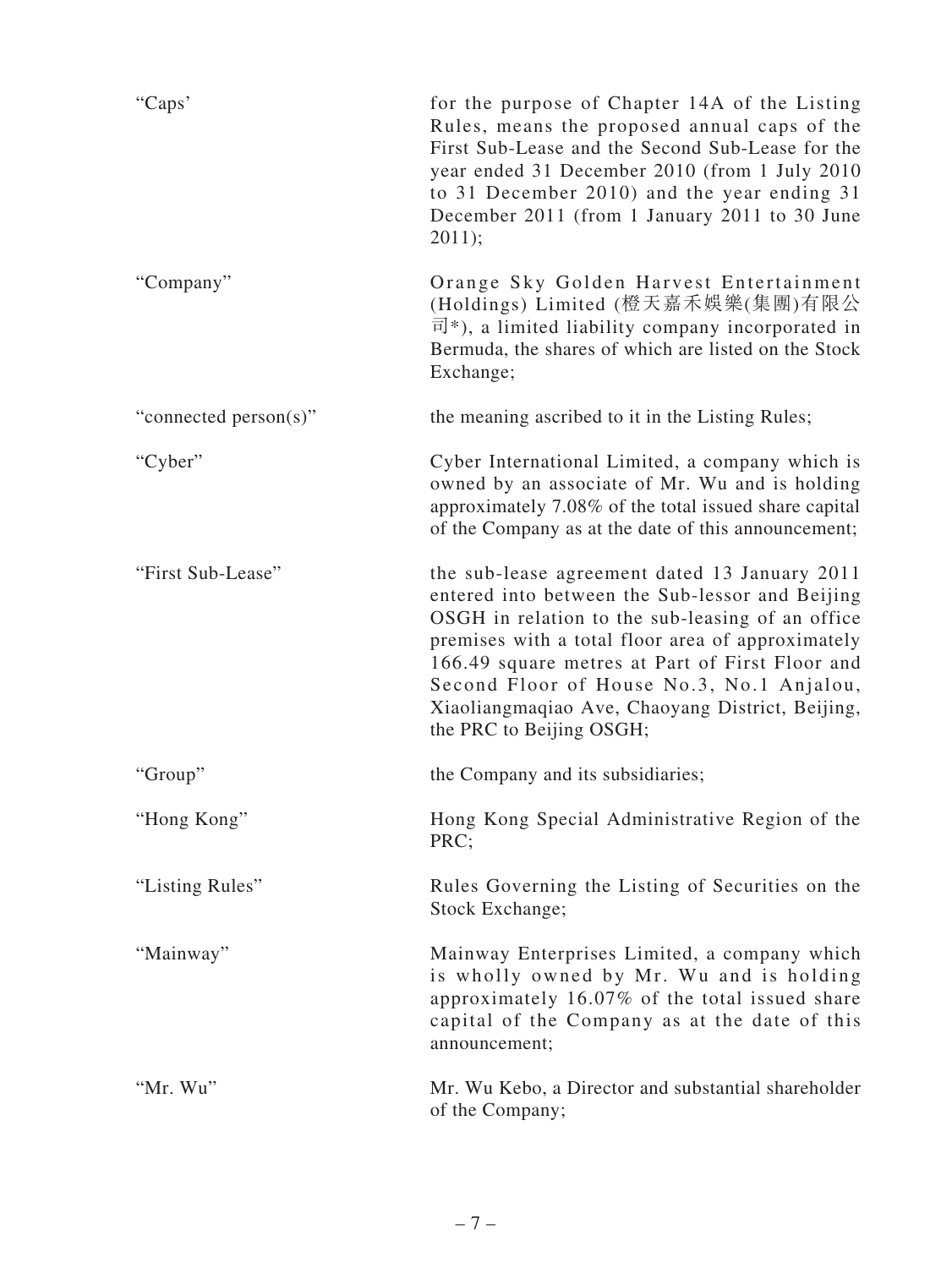| "Orange Sky"         | Orange Sky Entertainment Group (International)<br>Holding Company Limited (橙天娛樂集團(國際)控<br>股有限公司), a company which is 80% beneficially<br>owned by Mr. Wu and is holding approximately<br>15.94% of the total issued share capital of the<br>Company as at the date of the announcement;                                                                                                                                                                       |
|----------------------|---------------------------------------------------------------------------------------------------------------------------------------------------------------------------------------------------------------------------------------------------------------------------------------------------------------------------------------------------------------------------------------------------------------------------------------------------------------|
| "OSGH (China)"       | Orange Sky Golden Harvest Cinemas (China) Co.<br>Ltd.(橙天嘉禾影城(中國)有限公司), a company<br>established in the PRC, an indirect wholly-owned<br>subsidiary of the Company;                                                                                                                                                                                                                                                                                            |
| "PRC"                | the People's Republic of China (for the purpose of<br>this announcement, excluding Hong Kong, Macau<br>Special Administrative Region and Taiwan);                                                                                                                                                                                                                                                                                                             |
| "Previous Sub-Lease" | the sub-lease agreement entered into between the<br>Sub-lessor and OSGH (China) in relation to sub-<br>leasing of an office premises with a total floor<br>area of approximately 476 square metres at Part<br>of Second Floor, House No.2 at No. 1 Anjialou,<br>Xiaoliangmaqiao Ave, Chaoyang District, Beijing,<br>the PRC to OSGH (China) for a term of six months<br>commencing from 1 January 2010 and expiring on<br>30 June 2010 (both days inclusive); |
| "Second Sub-Lease"   | the sub-lease agreement dated 13 January 2011<br>entered into between the Sub-lessor and OSGH<br>(China) in relation to the sub-leasing of an office<br>premises with a total floor area of approximately<br>1,248.95 square metres at Part of First Floor and<br>Second Floor of House No.3 at No.1 Anjalou,<br>Xiaoliangmaqiao Ave, Chaoyang District, Beijing,<br>the PRC to OSGH (China);                                                                 |
| "Skyera"             | Skyera International Limited, a company which<br>is wholly owned by Mr. Wu and is holding<br>approximately 15.31% of the total issued share<br>capital of the Company as at the date of this<br>announcement;                                                                                                                                                                                                                                                 |
| "Stock Exchange"     | The Stock Exchange of Hong Kong Limited;                                                                                                                                                                                                                                                                                                                                                                                                                      |
| "Sub-Leases"         | First Sub-Lease and Second Sub-Lease;                                                                                                                                                                                                                                                                                                                                                                                                                         |